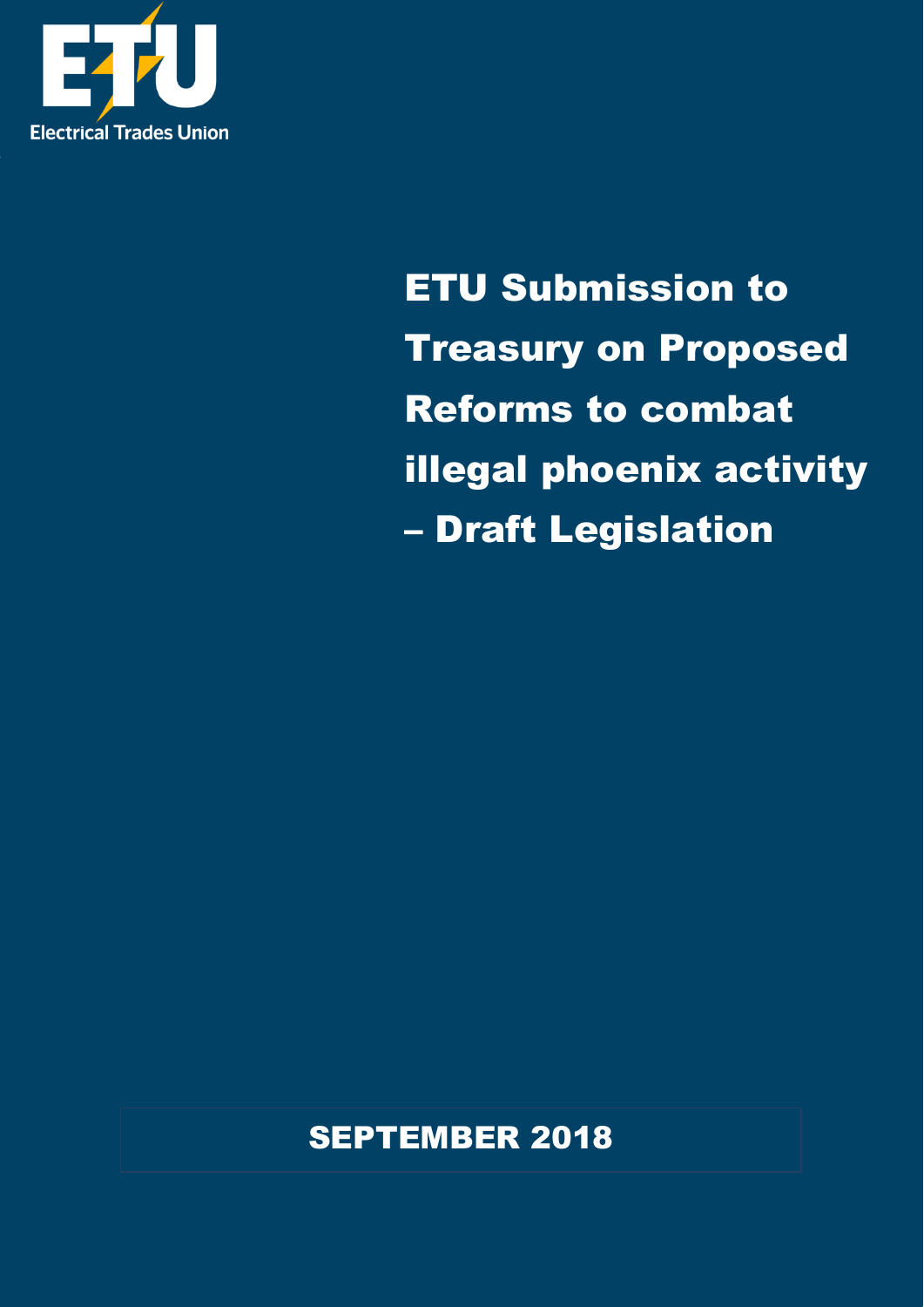# **Contents**

| 5 <sub>5</sub> |  |
|----------------|--|
|                |  |
|                |  |
|                |  |
| 9              |  |
|                |  |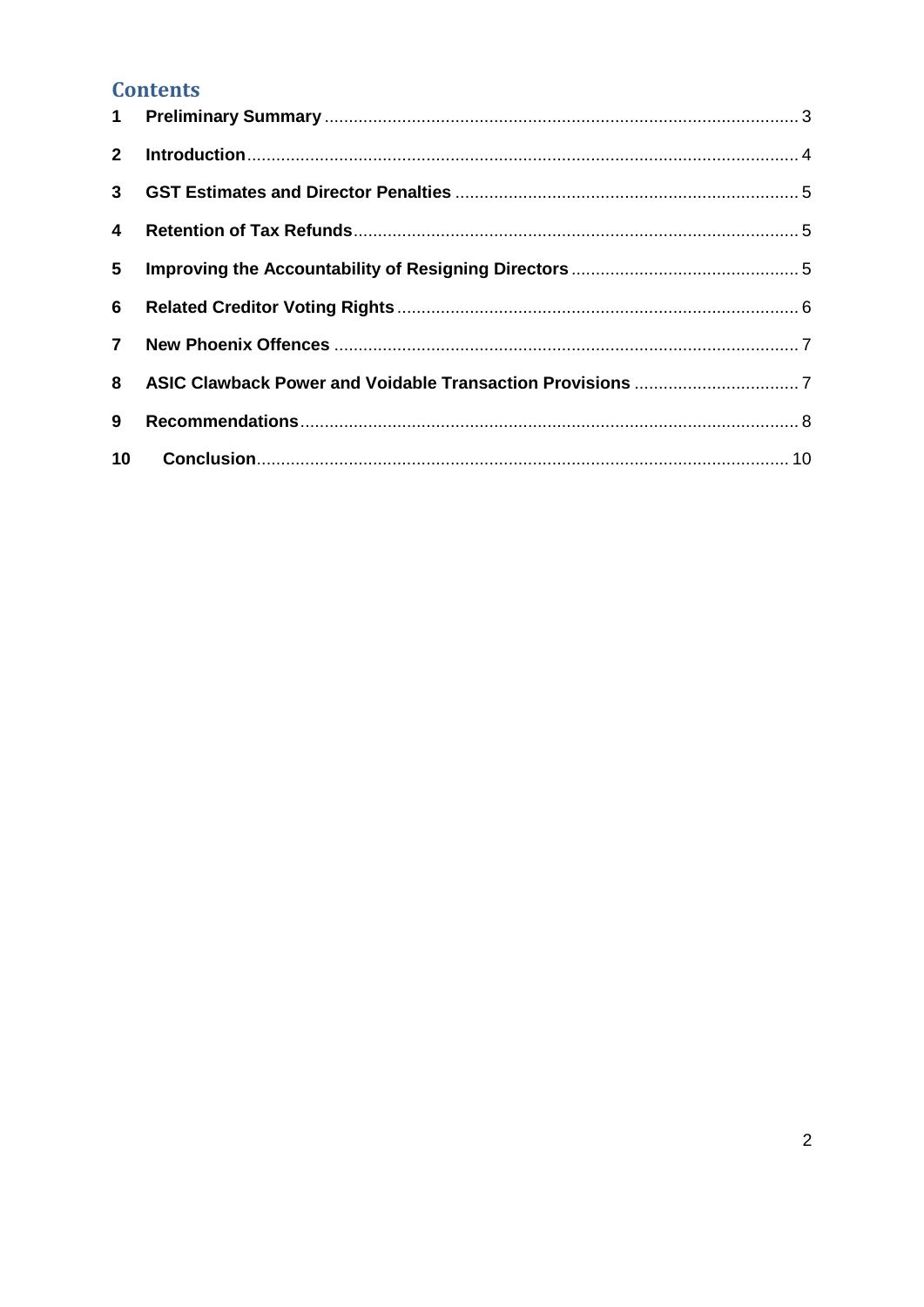### <span id="page-2-0"></span>**1 PRELIMINARY SUMMARY**

- 1. The ETU does not oppose the draft Treasury reforms on illegal phoenix activity. However, there is strong evidence that in their current format they will be deficient, difficult to operationalise and unlikely to be enforced.
- 2. The ETU is aware of submissions by the ACTU and its affiliates and supports the recommendations contained within those submissions.
- 3. Stronger reform is needed to successfully combat illegal phoenix activity.
- 4. Phoenix activity is costing the Australian economy billions of dollars annually and is literally destroying workers lives.
- 5. The Government must expand the reforms to ensure they successfully eradicate phoenix activity to the greatest extent possible.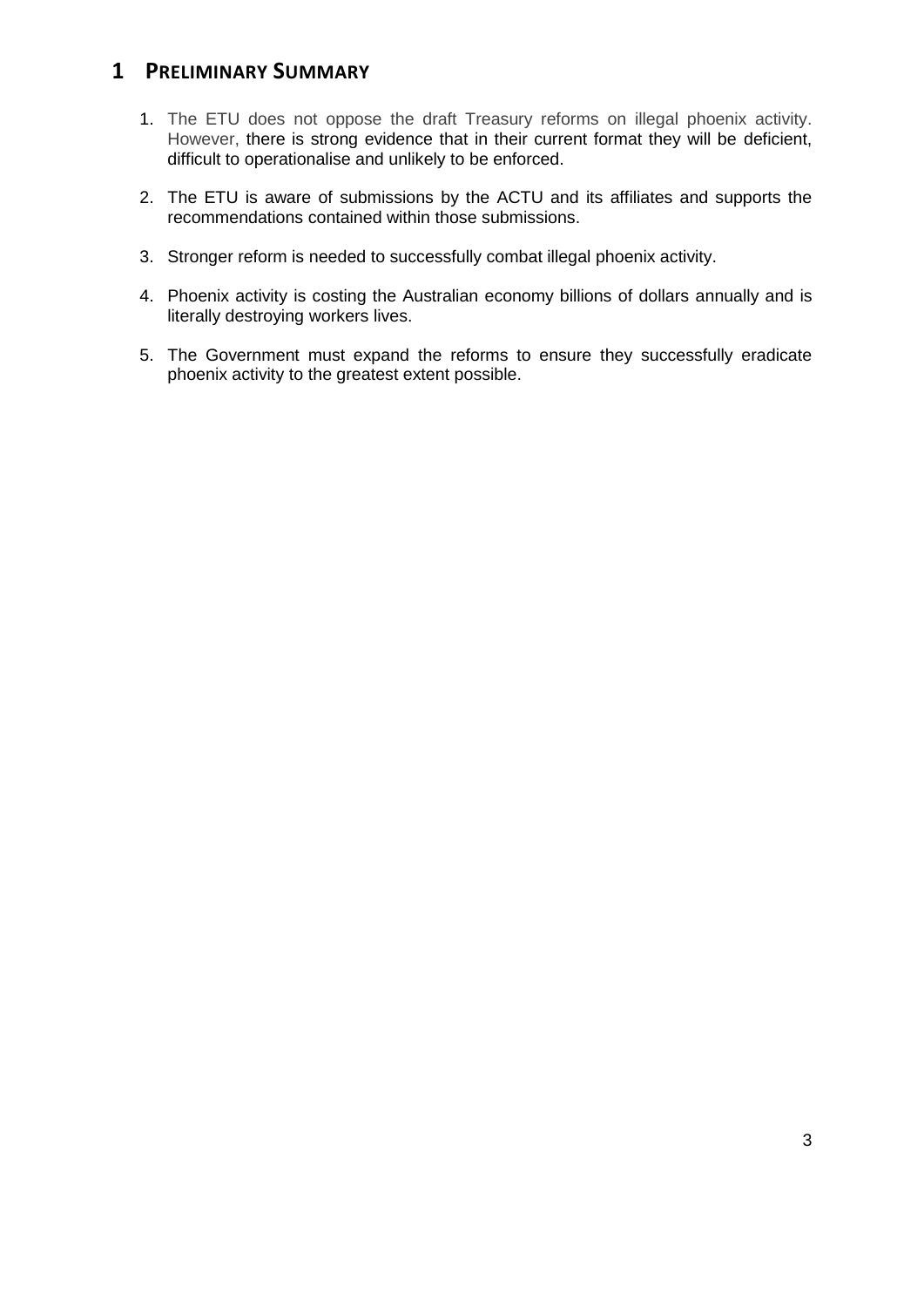# <span id="page-3-0"></span>**2 INTRODUCTION**

The Electrical Trades Union of Australia (ETU) is the Electrical, energy and Services Division of the Communications, Electrical, Electronic, Energy, Information, Postal, Plumbing and Allied Services Union of Australia (CEPU). The ETU represents approximately 65,000 electrical and electronic workers around the country and the CEPU as a whole represents approximately 100,000 workers nationally, making us one of the largest trade unions in Australia.

The ETU welcomes the opportunity to make a submission to Treasury on the proposed reforms to combat illegal phoenix activity – Draft Legislation.

The ETU, along with other Unions has been a long term and vocal advocate for the introduction of more effective measures to deal with companies and directors who engage in phoenix activities. The measures proposed in the Treasury reforms must include additional reforms otherwise the effectiveness of the proposed measures will be undermined or rendered ineffective. More importantly, any proposed measures will be practically useless unless backed by significant further resources for ASIC, who retains responsibility for preventing and penalising phoenix activity.

In their current form, the proposed reforms will provide little more than window dressing and an opportunity for the Government to claim they are doing something without actually introducing practical and tangible reform.

The ETU is urging Treasury to bolster these reforms to address the direct cost to workers of illegal phoenix activity, which in the FY2016 was estimated to be up to \$298 Million with a broader cost to business of between \$1.2 to 3.2 Billion and to Government of approximately \$1.7 Billion.<sup>1</sup>

Companies who phoenix are simply transferring risk from themselves to the Australian taxpayer. Phoenix activities must be stopped and the perpetrators must be held to account.

The free ride needs to end.

 $\frac{1}{1}$ 

https://www.ato.gov.au/uploadedFiles/Content/ITX/downloads/The\_economic\_impacts\_of\_potential\_illegal [Phoenix\\_activity.pdf](https://www.ato.gov.au/uploadedFiles/Content/ITX/downloads/The_economic_impacts_of_potential_illegal_Phoenix_activity.pdf)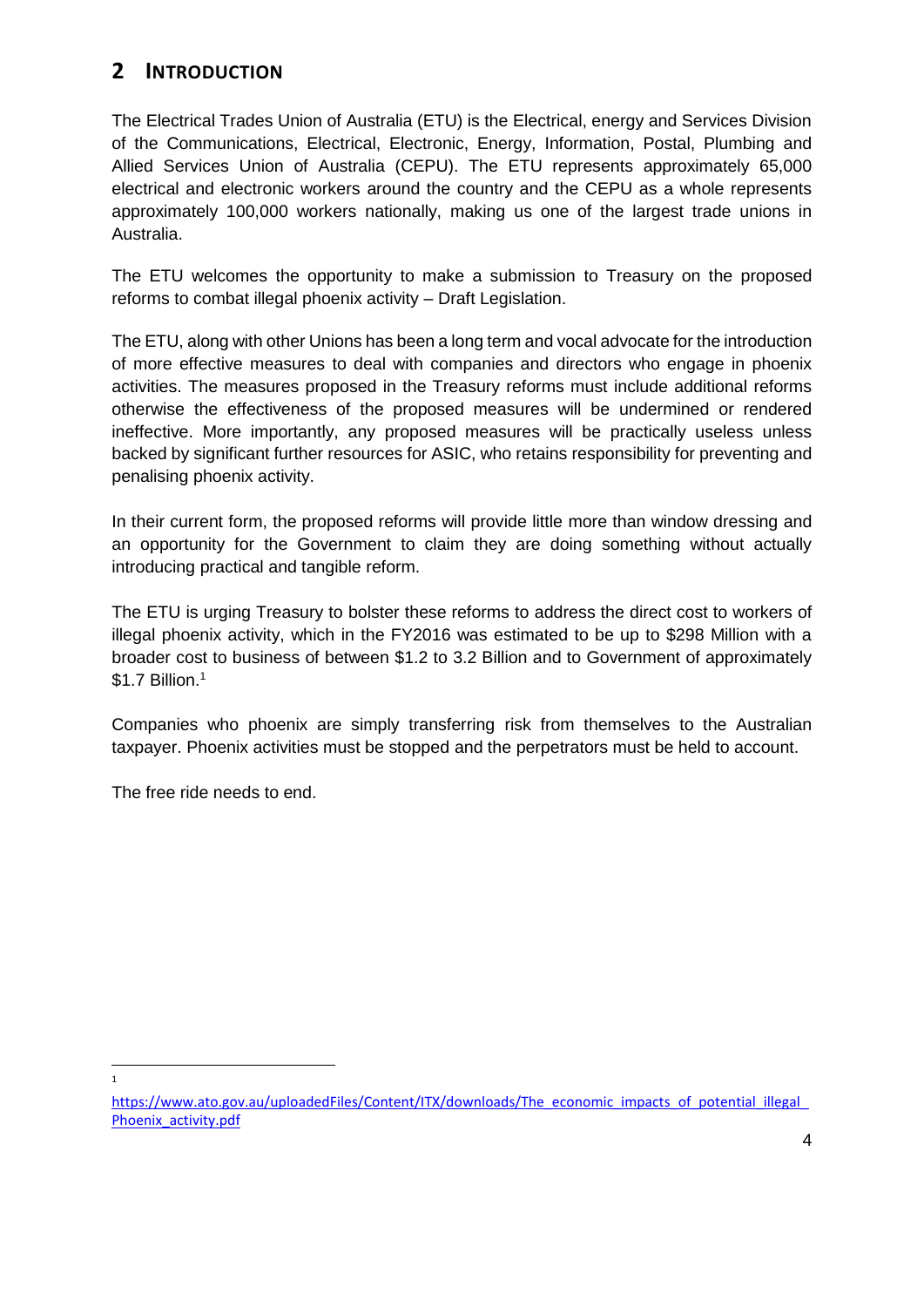# <span id="page-4-0"></span>**3 GST ESTIMATES AND DIRECTOR PENALTIES**

Firstly, without the introduction of the Director Identification Number (DIN) regime, most of these provisions will be rendered inoperable. Secondly, the issues that are being addressed go beyond the individual Director and often involve conscious decisions and actions of other office holders defined by the *Corporations Act 2001 (Cth)*.

The measures which include allowing the Commissioner to collect estimates of anticipated GST liabilities, making directors personally liable for their company's GST liabilities in certain circumstances and allowing the ATO to retain tax refunds where returns or the information necessary to establish liability are not lodged have some deficiencies. The largest being the current ability to determine liability with multiple related entities.

To overcome this issue, the ATO ought to be able to group related corporate entities and make them jointly and severally liable for their collective tax liability in the way that related entities are grouped in other situations, for example collecting land tax under the *Land Tax Act 2005 (Vic)*. 2

The ATO must have the ability to seek to recover all tax owed by the group jointly and severally.

### <span id="page-4-1"></span>**4 RETENTION OF TAX REFUNDS**

The provisions for transferring a company's tax liability to the individual and recouping that liability through withholding future returns do not provide adequate disincentives to the kinds of Directors being targeted. If a Director is contemplating phoenix activities, then there are too many opportunities for them to work around this provision. More importantly the personal benefit a Director could obtain from not paying tax obligations of the business and instead spending that money on their own personal benefit means that the disincentive is lost entirely.

To strengthen this provision, as a minimum, the ETU believes that the transfer of the tax liability should be subject to recovery activities against the individual rather than simply providing a mechanism for retaining future returns.

### <span id="page-4-2"></span>**5 IMPROVING THE ACCOUNTABILITY OF RESIGNING DIRECTORS**

From the outset, the ETU believes that the penalty provisions in this section of the proposed amendments are deeply deficient. Other organisations are subject to much higher penalties for lower conduct issues.

The notification periods proposed appear so loose as to be practically unenforceable, providing too many different opportunities for a recalcitrant Director to misconstrue their actual resignation details.

-

 $2$  For an explanation of this, see the State Revenue Office of Victoria website: [https://www.sro.vic.gov.au/grouping-and-land-tax.](https://www.sro.vic.gov.au/grouping-and-land-tax)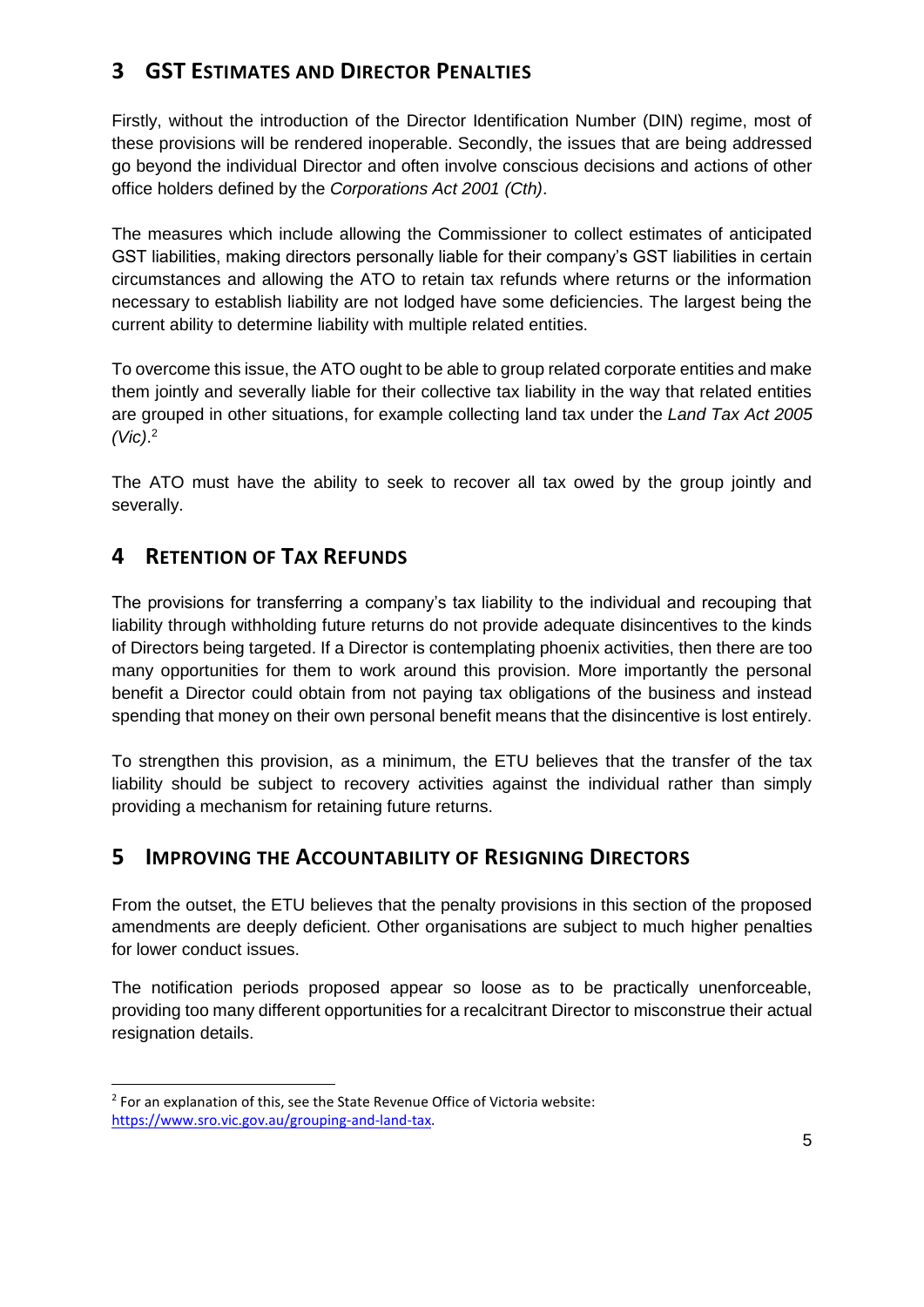Providing a mechanism to allow a Director to back date a resignation up to 12 months is preposterous and significantly weakens the provisions of this section.

Whilst we recognise that the measures in Schedule 2 of the Bill are attempting to prevent directors from shifting accountability to other directors, they don't actually penalise the underlying conduct.

Without the reforms contemplating an offence for appointing a straw director, very little will change in this critical area. Prohibited conduct for appointing a straw director would need to include conduct such as:

- appointing a director without the director's knowledge;
- appointing a director who does not exist;
- appointing directors with the knowledge that they will not be engaged in or aware of the day to day running of the business; and
- appointing directors and then excluding them (actively and/or passively) from the decision-making processes of the business.

# <span id="page-5-0"></span>**6 RELATED CREDITOR VOTING RIGHTS**

While the ETU acknowledges what Treasury is attempting to achieve in restricting related creditor voting rights, the proposed provisions do not go anywhere near far enough to achieving the stated aim. Most of the proposed provisions are difficult to enforce and largely impractical.

There are a range of simple measures that could be taken which would better serve the objective of reducing the incidence of illegal phoenix activity and its effect on creditors, including:

- Establishing clearer evidentiary requirements on creditors to demonstrate the asserted value of the credit holding by setting a robust threshold;
- Making it unlawful for a creditor to not to declare if they are a related party;
- Include a requirement for all companies to keep a related party transactions register;
- Contemplate a system of discounting the vote of related parties;
- Ensuring Unions are granted automatic representation of worker creditors who are members;
- Amending the newly proposed Corporations Amendment (Strengthening Protections for Employee Entitlements) Bill 2018 s596 AF to include Unions; and
- Ensuring free and open access to company records and reporting.

Further, the reforms appear to attempt to enhance the legal position of all creditors in a Phoenixing situation without a specific focus on assisting employee creditors. The ETU is concerned this will simply benefit secured creditors, that is, banks or other parties who have lent money to the company, secured by a mortgage or other security, at the expense of funds left available to employee creditors. A Regulatory Impact Statement accompanying the actual legislation must be developed which includes the expected increase in recovery in monetary terms for creditors by classes of creditors. This must include an assessment of the increased powers afforded the Commissioner of Taxation and if it will in practice diminish the pool of assets available to employee creditors.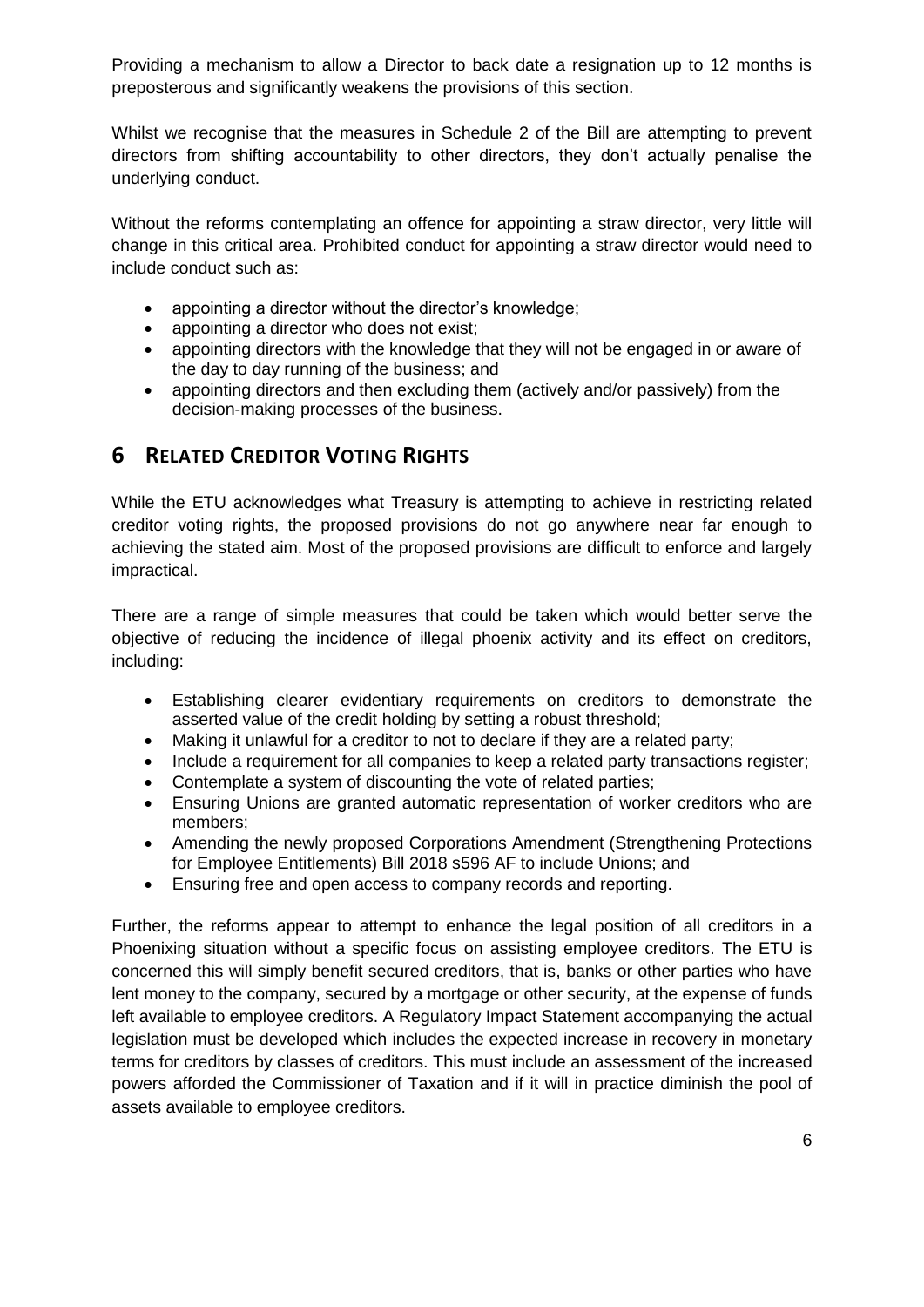# <span id="page-6-0"></span>**7 NEW PHOENIX OFFENCES**

One of the major concerns of ETU members is that it is apparent that the existing *Corporations Act 2001* provides for offences for much of the conduct contemplated by these reforms. The reality is that existing provisions of the *Corporations Act 2001* simply aren't policed by the regulator and are rarely enforced. Without appropriate resourcing and funding structures for the regulator and for liquidators to bring about prosecutions nothing will change.

Furthermore, the ETU is concerned that these provisions may act as a duplication of existing offences except that they add the uncertainty of being untested laws. Without established precedents, it is likely to take many years before these provisions are tested and bedded down. This raises the questions of why these reforms are being introduced with a sincere concern that this is more of an attempt to the seen to be doing something rather than actually addressing the proliferation of phoenix activity that occurs, particularly in the construction industry.

Put simply, the main question the ETU has about these reforms is how do they actually become operationalised?

The ETU is firmly of the view that in order to ensure these provisions will actually make a difference there needs to be the addition of a requirement for pre-insolvency advisors to be licenced and that the licencing scheme must:

- a. Involve a 'fit and proper person' test in order to qualify or renew a licence (with renewals made annually);
- b. Require a minimum standard of relevant training; and
- c. Require annual reporting to ASIC of the companies assisted.

Finally, there needs to be a much broader reverse onus of proof for Directors to demonstrate they have not engaged in transactions for the purpose of creditor defeating dispositions of company property.

# <span id="page-6-1"></span>**8 ASIC CLAWBACK POWER AND VOIDABLE TRANSACTION PROVISIONS**

Once again, the main concern of the ETU in relation to these provisions is the likely enforcement of them and how they will actually be operationalised. The proposed system once again relies upon an underfunded regulator and liquidators that are inherently without resources due to the nature of the conduct of phoenix companies.

The liquidators need funding to gather the evidence required to enliven these provisions. Due to the company being phoenixed all assets will likely be stripped, and the liquidator will not have the necessary resources. In all likelihood the liquidator then applies to ASIC to determine voidable transactions or to void a transaction with the likely response from ASIC to reject the request based on there being insufficient evidence from the liquidator. This pointless circle then repeats.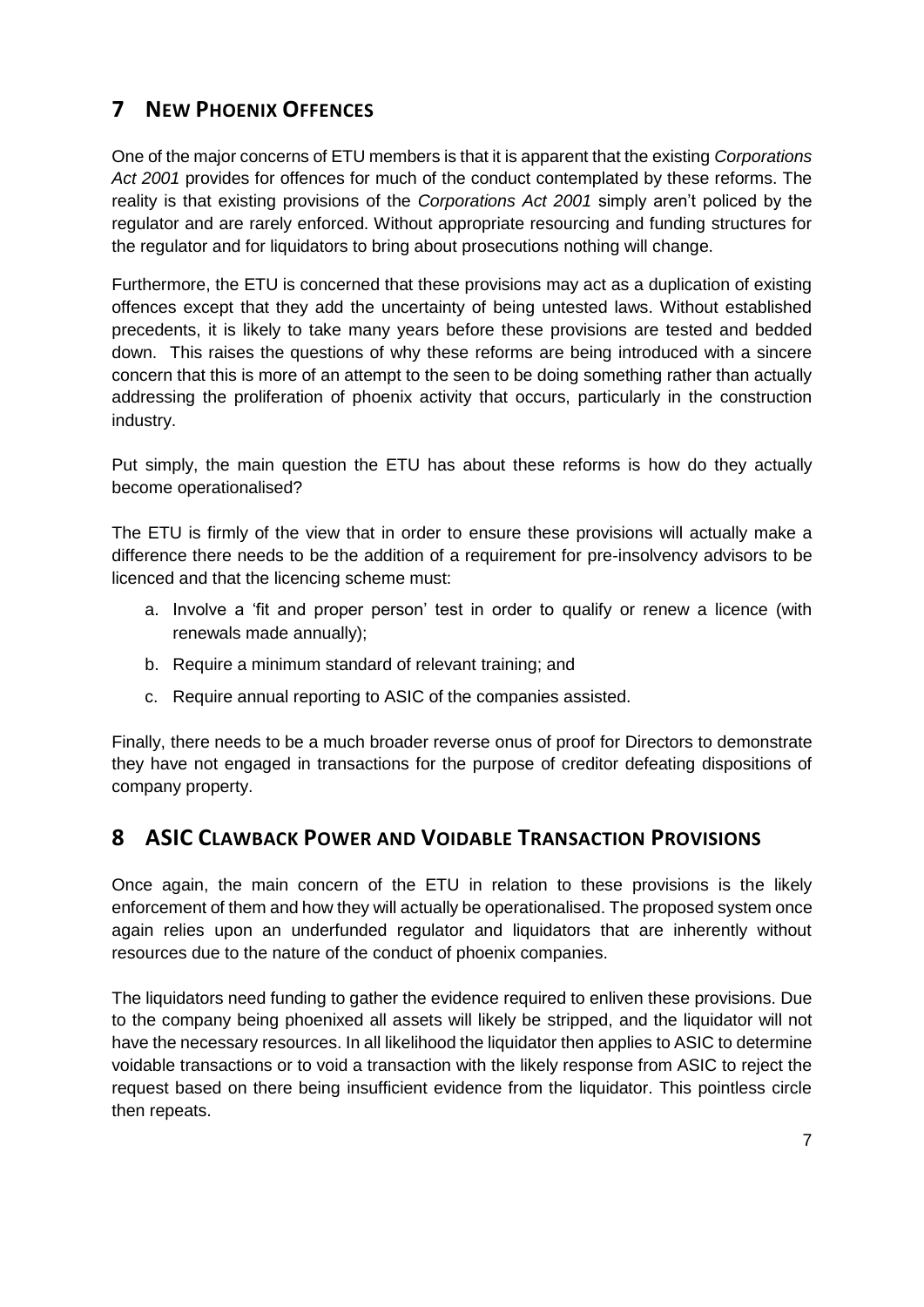The 12 months look back provision is too narrow in that it seeks to identify a single transaction rather than allowing for grouping of both simultaneous and consecutive transactions. It is not uncommon for a phoenix company to take a gradual approach to disposition of assets. Attempting to identify a claw back or voidable transaction by assessing each transaction as a stand-alone event will make it incredibly difficult to prove which transaction caused the insolvency.

### <span id="page-7-0"></span>**9 RECOMMENDATIONS**

The ETU makes the following recommendations to both bolster the existing proposed reforms and to expand the reforms in order to achieve a regulatory structure with a reasonable prospect of catching and prosecuting illegal phoenix activities and those who undertake them.

### **Recommendations Section 3**

S3.1 The Director Identification Number regime must be implemented in conjunction with the reforms as a priority.

S3.2 The ATO ought to be able to group related corporate entities and make them jointly and severally liable for their collective tax liability.

S3.3 Director penalties must be expanded to include officers as described under the *Corporations Act 2001*

### **Recommendations Section 4**

S4.1 Recovery activities must go beyond the retention of future tax returns and include cost recovery activities and penalties.

### **Recommendations Section 5**

S5.1 Penalties should be increased significantly.

S5.2 The notice period needs to be more stringent, enforceable and the capacity to back date a resignation 12 months should be removed.

S5.3 A new form of prohibited conduct must be implemented for appointing a straw director which would need to cover conduct such as:

- appointing a director without the director's knowledge;
- appointing a director who does not exist;
- appointing directors with the knowledge that they will not be engaged in or aware of the day to day running of the business; and
- appointing directors and then excluding them (actively and/or passively) from the decision-making processes of the business.

#### **Recommendations Section 6**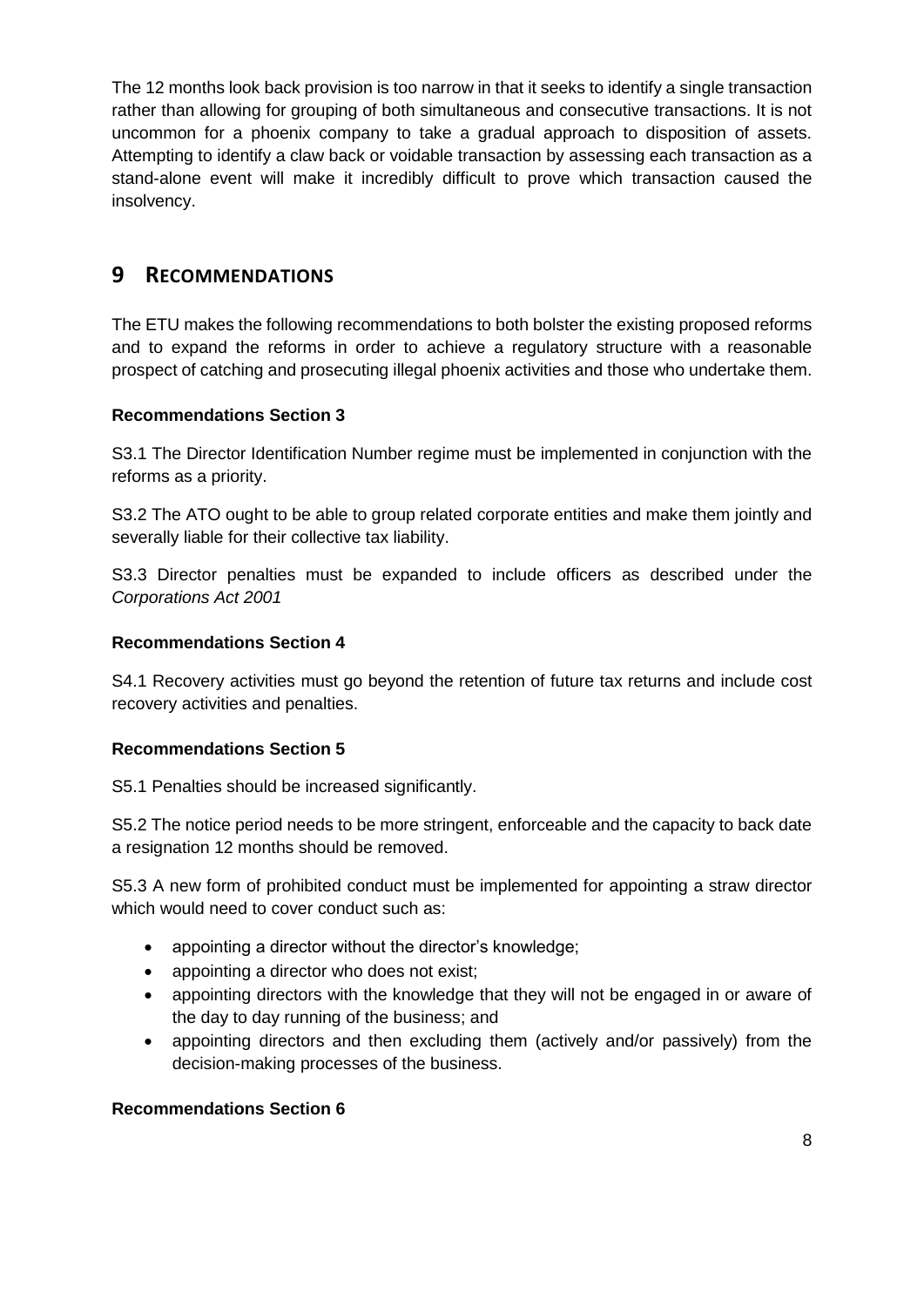S6.1 Clearer evidentiary requirements on creditors must be established to demonstrate the asserted value of the credit holding through setting a robust threshold.

S6.2 Making it a requirement for a creditor to declare if they are a related party with penalties for breaches.

S6.3 Include a requirement for all companies to keep a related party transactions register.

S6.4 Introduce a system of discounting the vote of related parties.

S6.5 Unions must be granted automatic representation of worker creditors who are members.

S6.6 Amending the newly proposed Corporations Amendment (Strengthening Protections for Employee Entitlements) Bill 2018 s596 AF to ensure Unions have standing.

S6.7 Ensuring free and open access to company records and reporting activities.

S6.8 A Regulatory Impact Statement accompanying the actual legislation must be developed which includes the expected increase in recovery in monetary terms for creditors by classes of creditors. This must include an assessment of the increased powers afforded the Commissioner of Taxation and if it will in practice diminish the pool of assets available to employee creditors.

#### **Recommendations Section 7**

S7.1 Immediately restore to ASIC the \$128 million in funding cuts to the 2018 and 2020-1 period.

S7.2 Ensure that proposed reforms in this section do not duplicate existing provisions of the *Corporations Act 2001*.

S7.3 Immediately establish a licencing regime for pre-insolvency advisors which as a minimum contains:

- a 'fit and proper person' test in order to qualify or renew a licence (with renewals made annually);
- a minimum standard of relevant training; and
- annual reporting to ASIC of the companies assisted.

S7.4 A thorough and independent review of ASIC must be completed which looks at funding, regulatory capture and compliance and enforcement activities.

#### **Recommendations Section 8**

S8.1 Establish a centralised fund within ASIC that can be accessed by liquidators to ensure they have the necessary resources to gather sufficient evidence to make application for clawback or voidable transactions.

S8.2 Expand the 12 months look back provisions to ensure they are not tied to a single transaction and allow for consideration of a group of simultaneous and/or consecutive transactions.